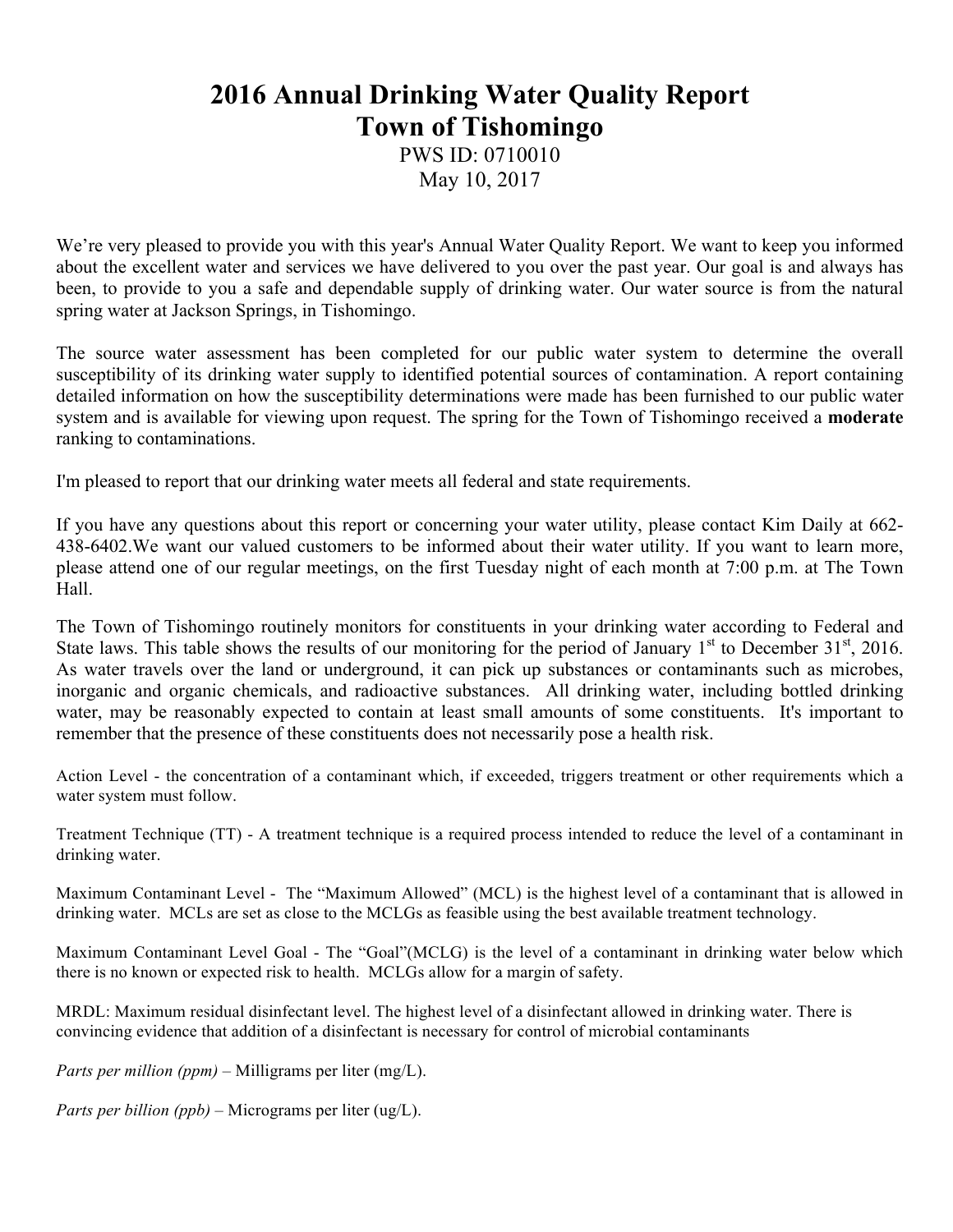| <b>TEST RESULTS</b>                                                                                                                                                       |                  |                   |                   |                                                          |                     |              |                |                                                                                                              |
|---------------------------------------------------------------------------------------------------------------------------------------------------------------------------|------------------|-------------------|-------------------|----------------------------------------------------------|---------------------|--------------|----------------|--------------------------------------------------------------------------------------------------------------|
| Contaminant                                                                                                                                                               | Violation<br>Y/N | Date<br>Collected | Level<br>Detected | Range of Detects or<br># of Samples Exceeding<br>MCL/ACL | Unit<br>Measurement | <b>MCLG</b>  | MCL            | Likely Source of Contamination                                                                               |
| <b>Disinfectants &amp; Disinfection By-Products</b><br>(There is convincing evidence that addition of a disinfectant is necessary for control of microbial contaminants.) |                  |                   |                   |                                                          |                     |              |                |                                                                                                              |
|                                                                                                                                                                           |                  |                   |                   |                                                          |                     |              |                |                                                                                                              |
| Chlorine (as<br>$Cl2$ ) (ppm)                                                                                                                                             | N                | 2016              | 1.0               | $0.70 - 1.10$                                            | Ppm                 | 4            | $\overline{4}$ | Water additive used to control microbes                                                                      |
| HAA5                                                                                                                                                                      | N                | $*2014$           | 2.0               | No-range                                                 | Ppm                 | $\theta$     | 60.0           | By-product of drinking water chlorination                                                                    |
| <b>Inorganic Contaminants</b>                                                                                                                                             |                  |                   |                   |                                                          |                     |              |                |                                                                                                              |
| Barium                                                                                                                                                                    | N                | 2016              | .0175             | No-range                                                 | Ppm                 | 2            | $\overline{2}$ | Discharge of drilling wastes; discharge<br>from metal refineries; erosion of natural<br>deposits             |
| Chromium                                                                                                                                                                  | N                | 2016              | .5                | No-range                                                 | Ppb                 | 100          | 100            | Discharge from steel and pulp mills;<br>erosion of natural deposits                                          |
| Nitrite (as<br>Nitrogen                                                                                                                                                   | N                | 2016              | 1.54              | $0.02 - 1.54$                                            | Ppm                 | $\mathbf{1}$ |                | Runoff from fertilizer use; leaching from<br>septic tanks, sewage; erosion of natural<br>deposits            |
| Copper                                                                                                                                                                    | N                | $*2014$           | 0.12              | .0034-.0125                                              | ppm                 | 1.3          | $AL=1.3$       | Corrosion of household plumbing systems;<br>erosion of natural deposits; leaching from<br>wood preservatives |
| Lead                                                                                                                                                                      | N                | $*2014$           | 6.0               | $0 - 6.0$                                                | ppb                 | $\theta$     | $AL=15$        | Corrosion of household plumbing systems,<br>erosion of natural deposits                                      |

\*Most recent sample. No sample was required in 2016

## **\*\*Additional Information for Lead\*\*\***

If present, elevated levels of lead can cause serious health problems, especially for pregnant women and young children. Lead in drinking water is primarily from materials and components associated with service lines and home plumbing. The Town of Tishomingo is responsible for providing high quality drinking water, but cannot control the variety of materials used in plumbing components. When your water has been sitting for several hours, you can minimize the potential for lead exposure by flushing your tap for 30 seconds to 2 minutes before using water for drinking or cooking. If you are concerned about lead in your water, you may wish to have your water tested. Information on lead in drinking water, testing methods, and steps you can take to minimize exposure is available from the Safe Drinking Water Hotline or at http://www.epa.gov/safewater/lead.Contact 601-576-7582 if you wish to have your water tested.

All sources of drinking water are subject to potential contamination by substances that are naturally occurring or man made. These substances can be microbes, inorganic or organic chemicals and radioactive substances. All drinking water, including bottled water, may reasonably be expected to contain at least small amounts of some contaminants. The presence of contaminants does not necessarily indicate that the water poses a health risk. More information about contaminants and potential health effects can be obtained by calling the Environmental Protection Agency's Safe Drinking Water Hotline at 1-800-426-4791.

Some people may be more vulnerable to contaminants in drinking water than the general population. Immunocompromised persons such as persons with cancer undergoing chemotherapy, persons who have undergone organ transplants, people with HIV/AIDS or other immune system disorders, some elderly, and infants can be particularly at risk from infections. These people should seek advice about drinking water from their health care providers. EPA/CDC guidelines on appropriate means to lessen the risk of infection by cryptosporidium and other microbiological contaminants are available from the Safe Drinking Water Hotline (800-426-4791).